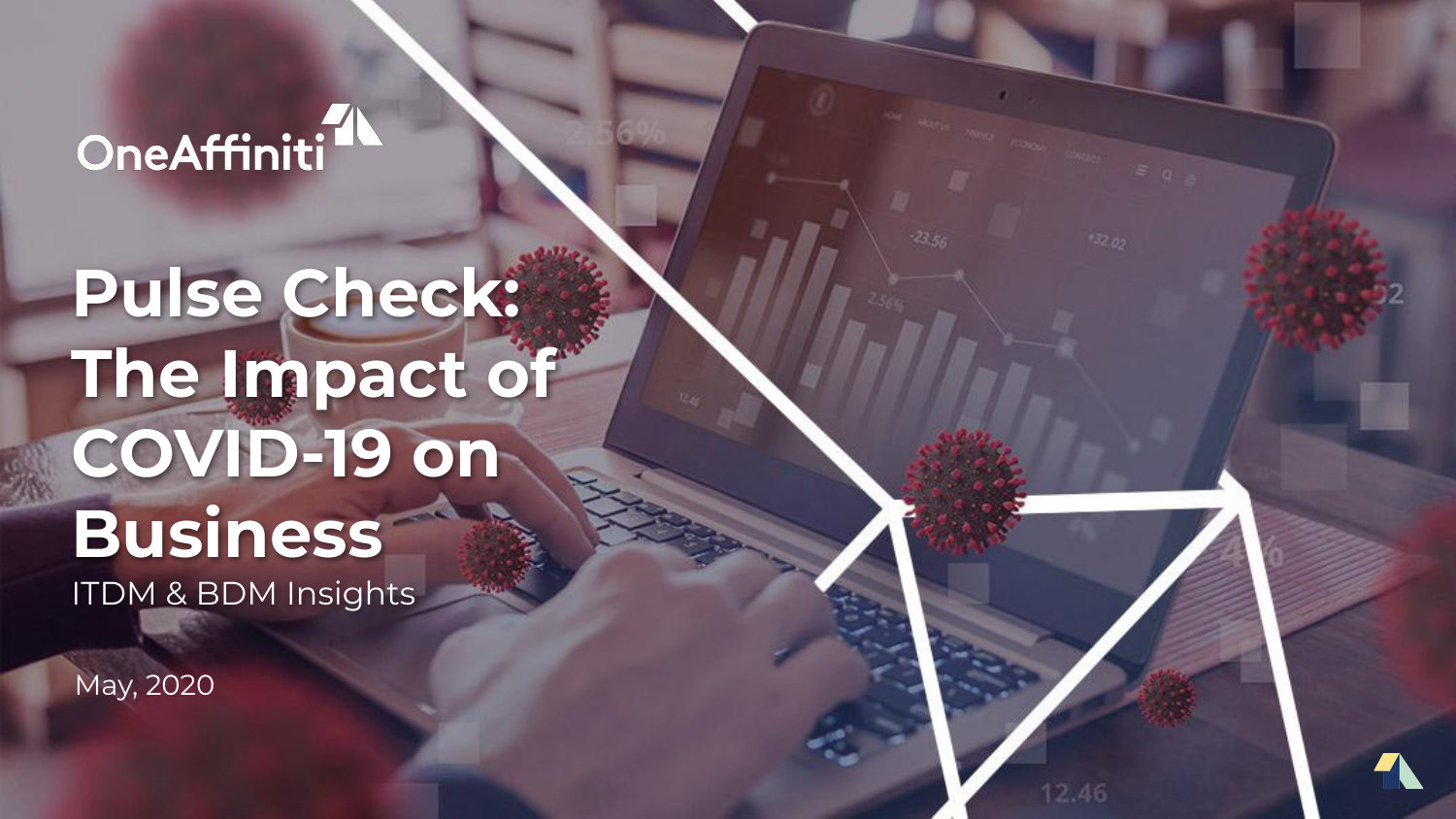### **Introduction**

OneAffiniti is a leading global through-channel marketing company working with more than 3,000+ channel partners on a monthly basis and reaching more than 3.5 million decision makers around the world.

In April, 2020, OneAffiniti globally surveyed more than 2,500 IT Decision makers (ITDMs) and Business Decision makers (BDMs) about how the recent COVID-19 virus has impacted their business.

The survey shows that COVID-19 has:

- Negatively impacted revenue
- Caused steady demand for investment in remote working
- Caused challenges sourcing accessories, hardware and video conferencing products

Due to the negative impact to overall revenue, businesses are having to make some tough budgeting decisions to ensure business stability through the end of 2020. However, organizations are recognizing IT investment as critical to their success, leaving the majority (74%) of IT budgets intact.



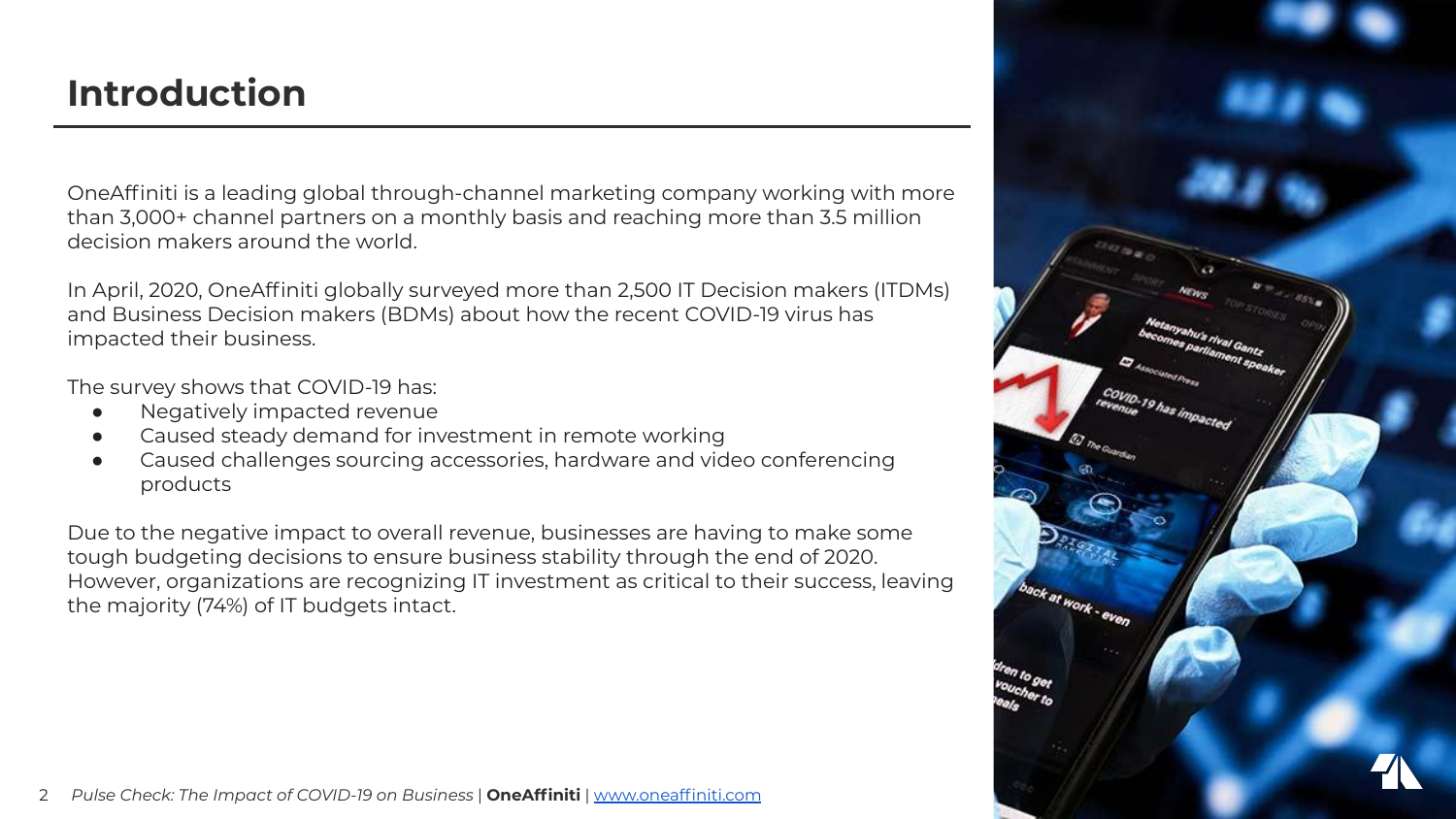### **Survey Overview**

The COVID-19 Impact on Business survey is built on responses from **2,570** ITDMs and BDMs in North America (USA and Canada) – 71% and Australia/New Zealand – 28% in the month of April 2020.

Respondents were from:

- Small companies: 45%
- Mid-sized companies: 31%
- Enterprise: 16%
- Not identified: 8%

They represented 19 industries, where 60% were from:

- **Education and Training**
- Professional, Scientific and Technical Services
- Manufacturing
- Health Care and Social Assistance
- **Financial and Insurance Services**
- Construction
- Information Media and Telecommunications
- **Retail Trade**
- Rental, Hiring and Real Estate Services

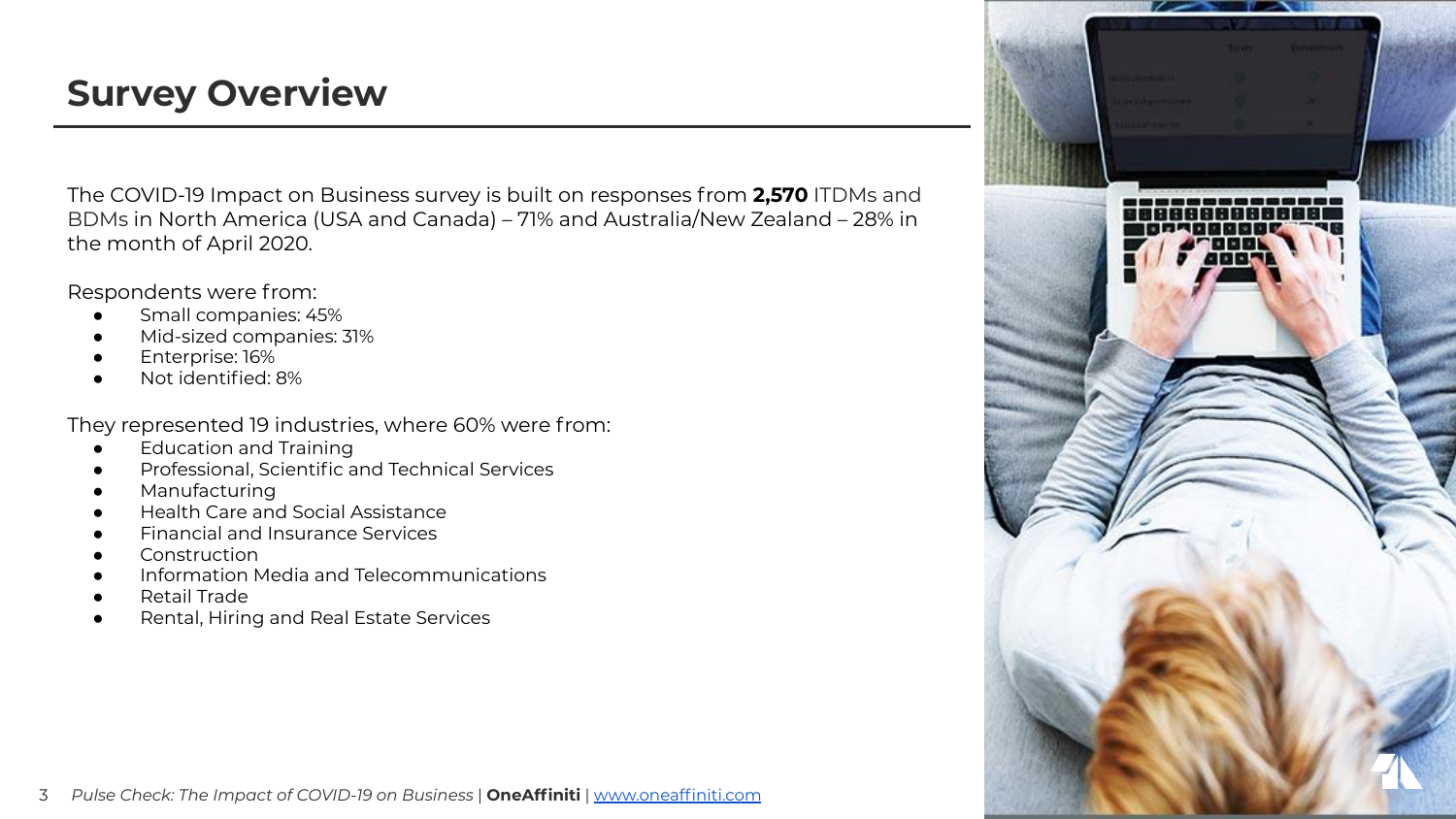#### **Revenue is down**

The larger the company, the more they have been able to weather the economic impacts of COVD-19, with small business' experiencing significant decreases in revenue since March.

#### **SMBs are more impacted Majority of companies are reporting a decrease in revenue**

**72%** of respondents are reporting a slight or significant decrease in revenue due to the impacts of COVID-19 since March.





4 *Pulse Check: The Impact of COVID-19 on Business* | **OneAffiniti** | [www.oneaffiniti.com](http://www.oneaffiniti.com)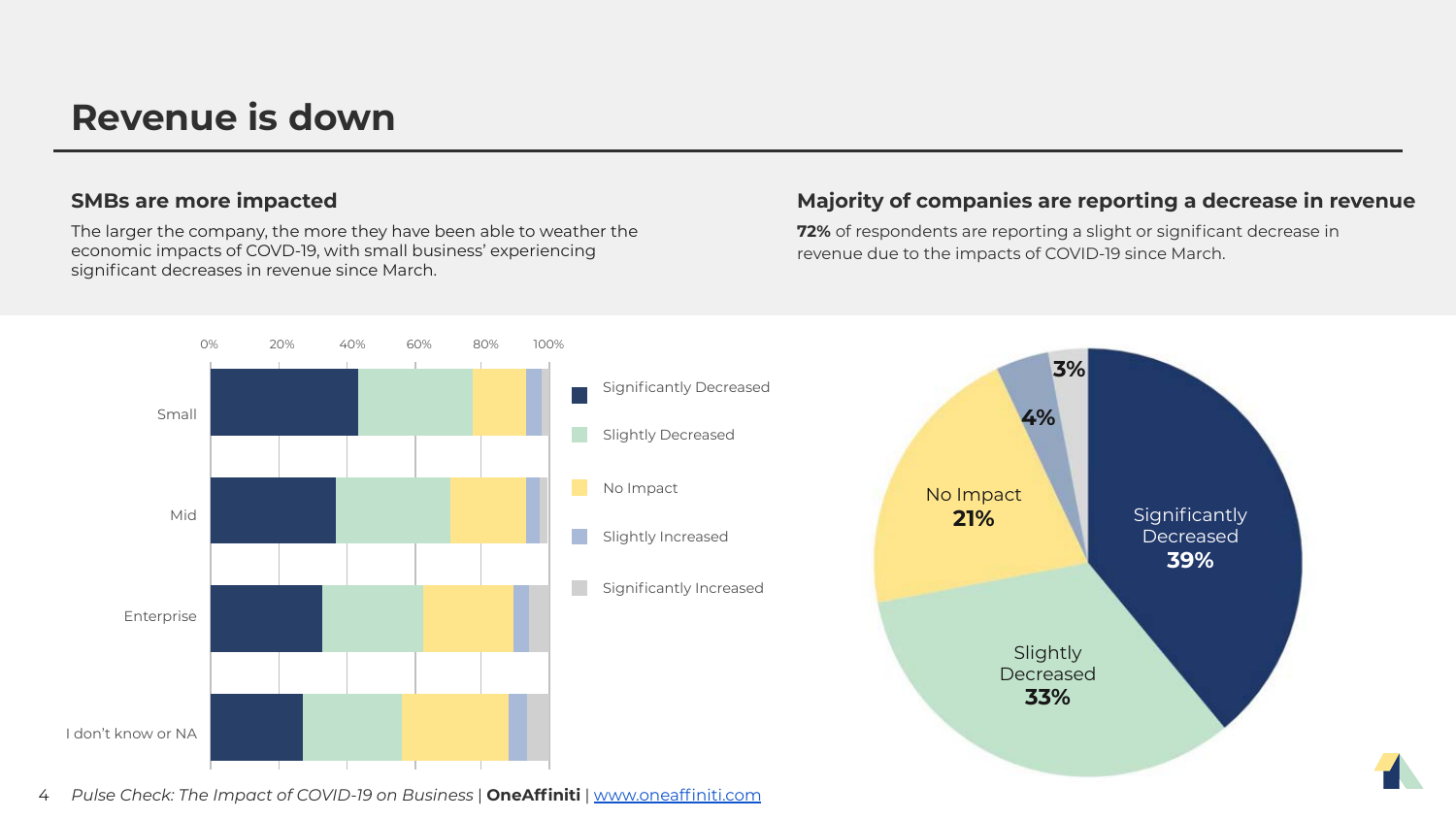### **Majority of IT budgets have stayed flat or increased**



| • Remained the same | 50% |
|---------------------|-----|
| lncreased           | 24% |
| Decreased           | 18% |
| • Not sure          | 8%  |

When it comes to company IT budgets, half of the respondents said budgets have remained the same since March.

**74%** of respondents report no shift or an increase in their IT budget over the past few months.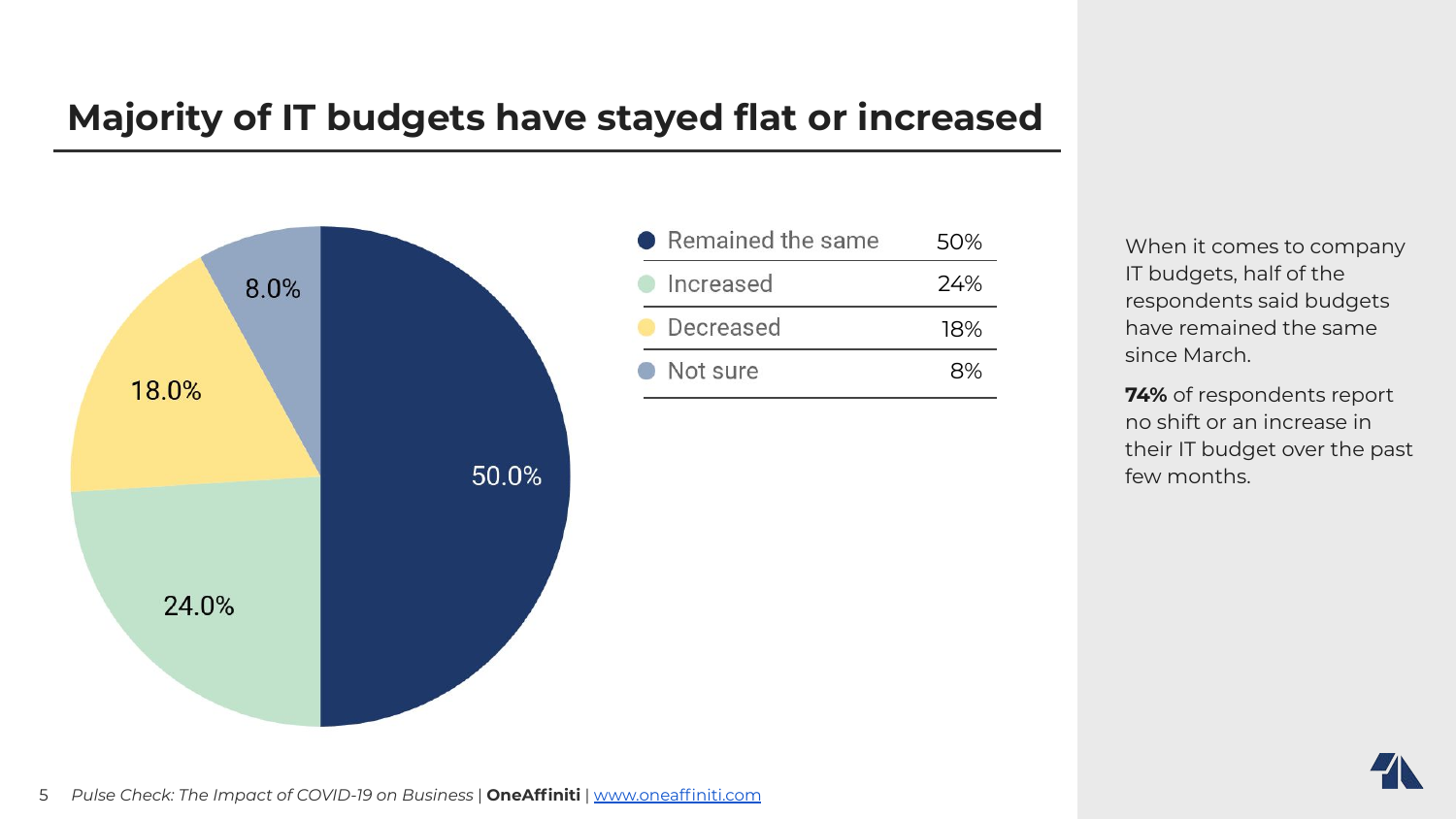## **Budgets for remote working is still a priority**

#### **Larger companies are spending more Companies are still investing**

Larger companies are less equipped for remote working, and have had to shift IT budget to prioritize mobilizing their staff due to the coronavirus pandemic.

Companies are adapting to the new working conditions caused by COVID-19, with nearly **half** of respondents currently investing in remote working.



6 *Pulse Check: The Impact of COVID-19 on Business* | **OneAffiniti** | [www.oneaffiniti.com](http://www.oneaffiniti.com)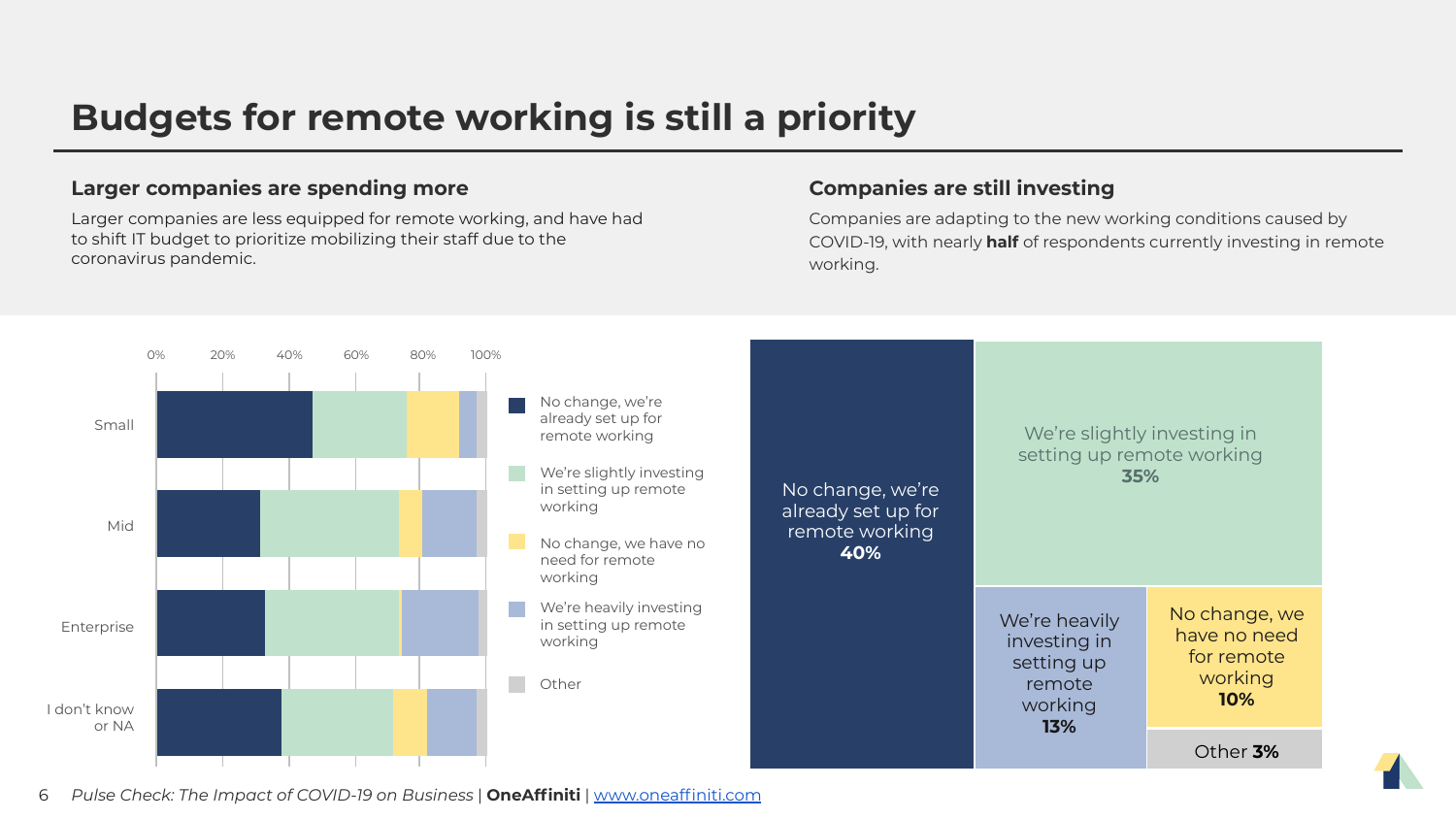#### **The top challenges for IT's WFH solutions**

**Accessories** (headsets, webcams, etc.)  **21%** Video conferencing **16% Other 14% Hardware 18%** Virtual desktops **9%** Telecommunications **8%** Software  **7%** Cloud software **6%**

Companies are working hard to adapt their businesses in this new remote work environment.

Providing accessories, hardware and video conferencing solutions to their end users are among the most challenging task for the ITDM and BDMs.